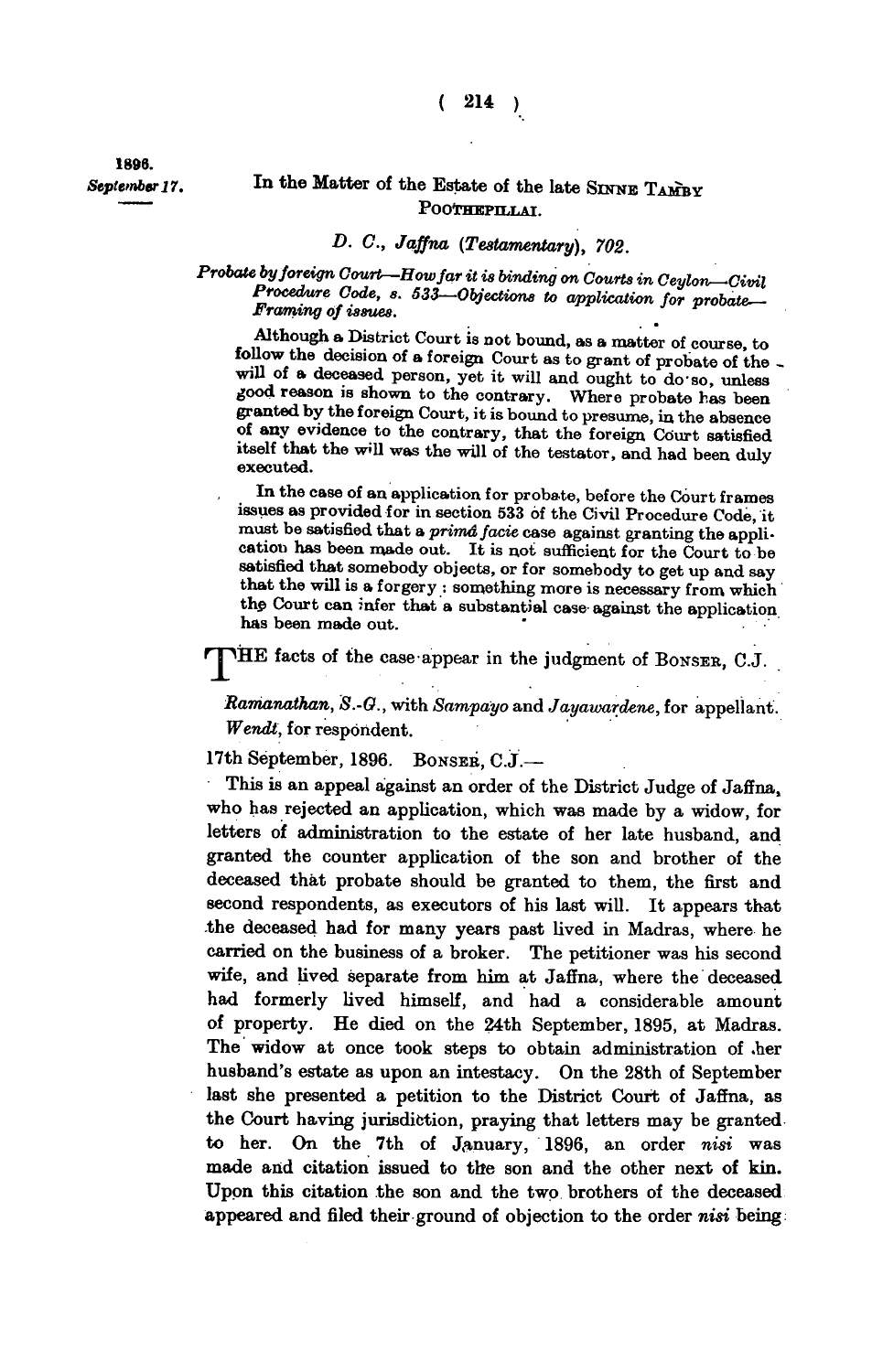made absolute, the grounds being that the deceased had left a 1896. **will, and that probate of that will had been duly granted to them** by the High Court of Madras. With their ground of objections they Bonsen, C.J. **combined an application for grant of probate to themselves as executors of the will. This was on the 6th of March, 1896. The counsel for the petitioner was present in Court. Thereupon the District Judge, instead of making an order** *nisi* **for grant of probate and directing it to be served on the petitioner, which he would have done had 'she not been represented in Court, dispensed with that formality and set the case down for hearing on the 10th April. But before that day arrived application was made by both parties for a postponement, on the ground that they were negotiating for a settlement. Ultimately the parties being unable to agree to a settlement, the case came on for hearing on the 3rd August. On that day the petitioner's counsel submitted that the issues in the oase were:—** 

- **(1) Whether the domicile of the deceased S. Poothepillai was Jaffna or Madras.**
- **(2) That if Madras be proved to be the domicile of the deceased, whether the will has been duly proved there.**

**After some argument the District Judge made his order. He began by stating that it was not necessary to enter into the question of domicile. He referred to sub-section (c) of section 539**  of the Code, which provides that, where a will has been duly proved **out of the Island, probate may be granted on a proper exemplification of the foreign probate. He said that that condition had been satisfied, and that he therefore declined to embark upon**  any investigation as to domicile, or with regard to the genuine**ness or otherwise of the will'itself. He stated that the petitioner alleged that the will was a forgery, but held that the Court was not competent to review the authenticity of the will or the wisdom of the High Court of Madras in granting probate. Therefore he ordered that the application of the petitioner be rejected, and that probate be granted to the executors named in the will.. In my opinion that was a right order to make under the circumstances, although I am unable to accede entirely to the view that the District Judge takes of the authority of a foreign Court. In my opinion this Court is not bound, as a matter of course; to follow the decision of a foreign Court as to probate; but though . it is not bound to do so, yet it will, and ought to do so, unless good reason is shown to the contrary. It is bound .to presume, in the absence of any evidence to the contrary, that the foreign Court did satisfy itself that the will was the will of the testator, and was duly executed. Section 533 of our Code provides that " if on the** 

*<sup>s</sup>\*pi«mbt!r17'*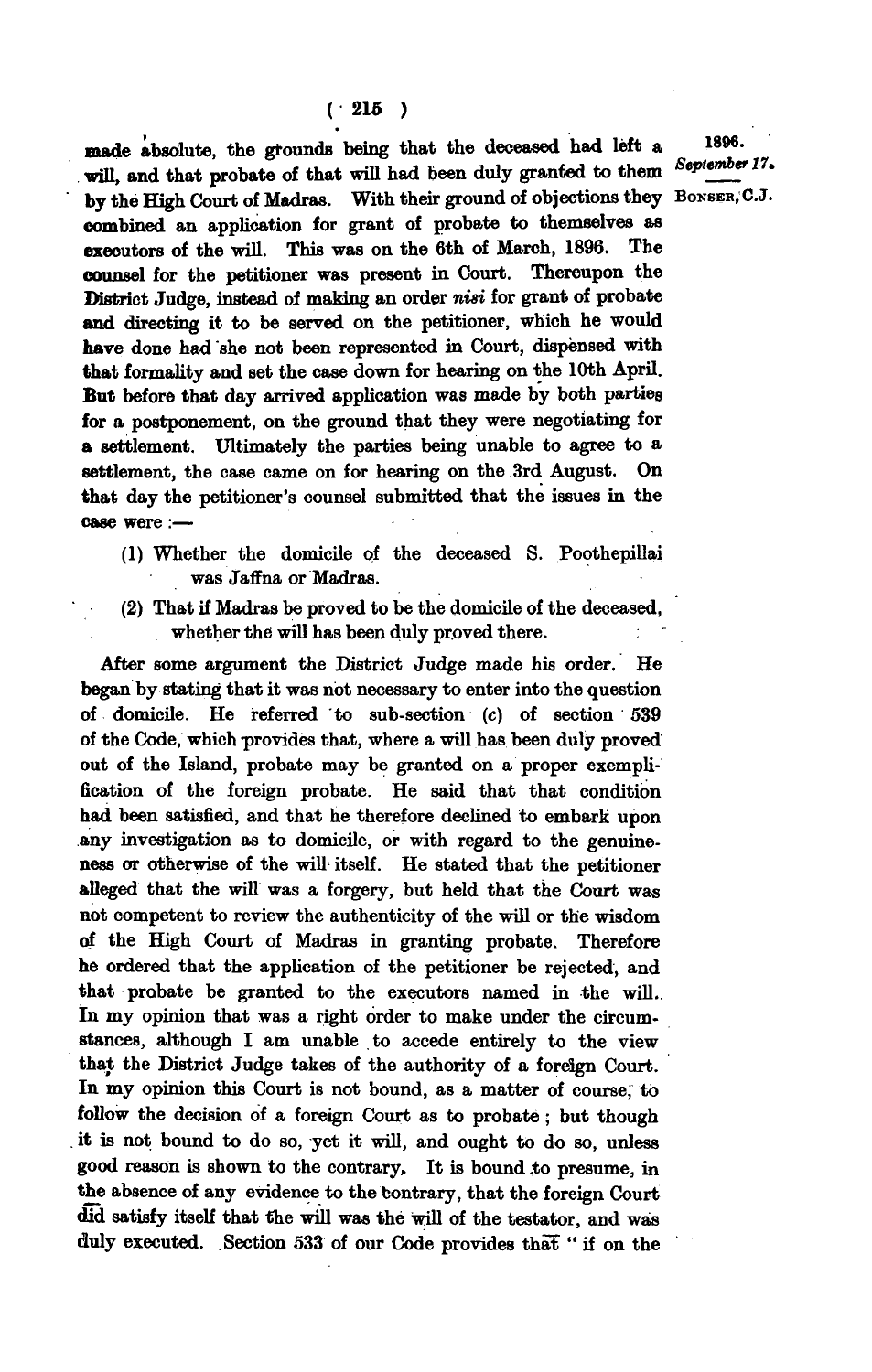1896. " day to which it may have been duly adjourned, the respondent **September 17.** " or our person upon where the order with a health of the set  $\beta$ <sup>*epiember 17.* " or any person upon whom the order *nisi* has been directed to be</sup> BONSER, C.J. "served, or any person then appearing to be interested in the **" administration of the deceased's property, satisfies the Court that " there are grounds of objection to the application, such as ought " to be tried on** *viva voce* **evidence, then the Court shall frame the " issues which appear to arise between the parties." \* \* \* Now, that does not mean, in my opinion, that it is sufficient if the Court is satisfied that somebody objects. It means that the Court must be satisfied that there is a** *prima facie* **case made against granting the application. It is not enough that somebody gets up and says that the will is a forgery ; something more is necessary from which the Court can infer that a substantial case against the application has been made out. In the present case I am not satisfied that the petitioner ever intended to raise the question of ' forgery. Her counsel submitted two issues—one as to domicile, and one as to due proof of the will. I notice that it is recorded that counsel on the other side replied that the authenticity of the will was not disputed, and I do not find that counsel for the petitioner disputed that. The only reference to this question which it is now desired to raise is contained in the order of the Judge, in which it is stated parenthetically that the petitioner states the will to be a forgery. From that I would infer that it was not seriously intended to raise the question as to the genuineness of the will, and that it was only when the petitioner's advocate found himself in difficulties that he olung to this last straw in the hope of being able to delay the proceedings. In my opinion, as I said before, on the materials before the District Judge, he was quite right in the order he made. As he pointed put, this order will not affect the construction of the will or the**  rights of the parties, nor indeed would it prevent the widow from **applying to the High Court of Madras to have the will proved in solemn form.** 

## **WITHERS , J.—**

**I agree in afiirming the judgment. As at present advised I think the District Judge had jurisdiction to try and determine,the question.whether the will was not a genuine document, had that issue been properly raised and settled. This probate it is to be observed is in common form, and the administration is limited to the assets in the jurisdiction of the High Court of Madras. His finding, the will a forgery would not of itself affect the Madras grant of probate. . But in this case there was no objection of the kind open to him to consider. Mr; Solicitor suggested that the**